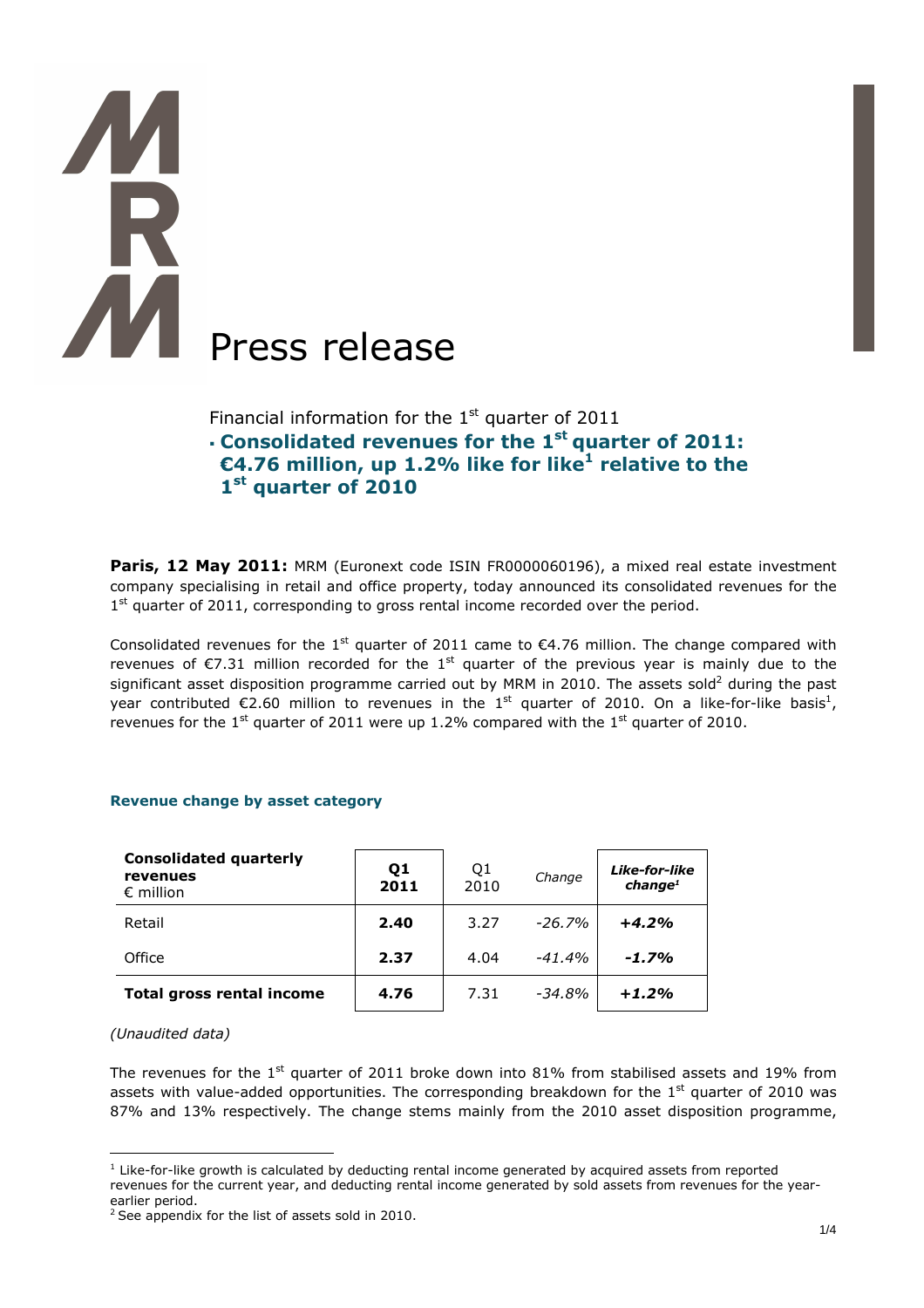which involved stabilised assets. Retail properties and office buildings contributed equally to revenues in the 1<sup>st</sup> quarter of 2011, compared with 45% retail and 55% offices in the 1<sup>st</sup> quarter of 2010.

Revenues from the **retail** portfolio amounted to €2.40 million, up 4.2% like for like compared with the 1<sup>st</sup> quarter of 2010. This increase stems from the positive effect of works programmes carried out over the last few quarters and the arrival of new tenants, which more than offset the impact of the vacating of some premises. To a lesser extent,  $1<sup>st</sup>$  quarter revenues also benefited from the positive impact of rent indexation.

Revenues from the **office buildings** amounted to €2.37 million in the 1<sup>st</sup> quarter of 2011, a like-forlike fall of 1.7% compared with the 1<sup>st</sup> quarter of 2010, with the impact of new leases only partly offsetting the departure of some tenants.

### **Key events of the quarter**

On 24 February 2011, MRM announced the signing of an agreement to restructure a €83.6 million credit line maturing on 27 September 2011. The group made an early repayment of €4 million and the outstanding was reduced to €55.5 million, most of which will mature in December 2013. Following this agreement, MRM's total bank debt fell to €243.1 million at 24 February 2011 compared with €271.3 million at 31 December 2010.

Concerning work on the asset portfolio, five new leases<sup>3</sup>, representing a total annual rental income of €0.6 million, were signed in the 1<sup>st</sup> quarter of 2011. The second phase of the redevelopment programme for the Nova building in La Garenne-Colombes has started. This encompasses all the works needed for completion of the operation, scheduled for the  $1<sup>st</sup>$  half of 2012. As regards the Solis office building in Les Ulis, the administrative authorisations for the works to adapt the property to the tenant's needs have been obtained. These works consist in increasing by 2,300 sqm the office area notably by fitting out an area currently used for storage.

### **Recent events and Financial position**

On 27 April 2011, MRM sold five retail assets for a total of €5.4 million excluding transfer taxes.

Following a series of adjustments to MRM's bank debts since the start of the year, the share of debt maturing in 2011, which had amounted to €114.6 million at 31 December 2010, has been reduced to €28.8 million today, of which €26.5 million will mature in July and €2.3 million in December.

After taking into account non-recurring charges related to its debt restructuring, MRM expects to generate a net operating cash flow around breakeven in the first half of 2011

Jacques Blanchard, Chairman and Chief Executive of MRM, commented: *"With the restructuring of a significant part of our debt, we reached in the course of the first quarter a decisive stage in the improvement of our financial position. The trend in our rental income is perfectly in line with our expectations. On the short term, the letting of premises that are still available, the redevelopment works on the Nova building situated in La Garenne-Colombes near La Défense, and the completion of the adaptation work of the Solis building, located in Les Ulis, remain on the top of our priorities."* 



### **Agenda**

 $\overline{a}$ 

<sup>3</sup> New leases or renewals under improved terms.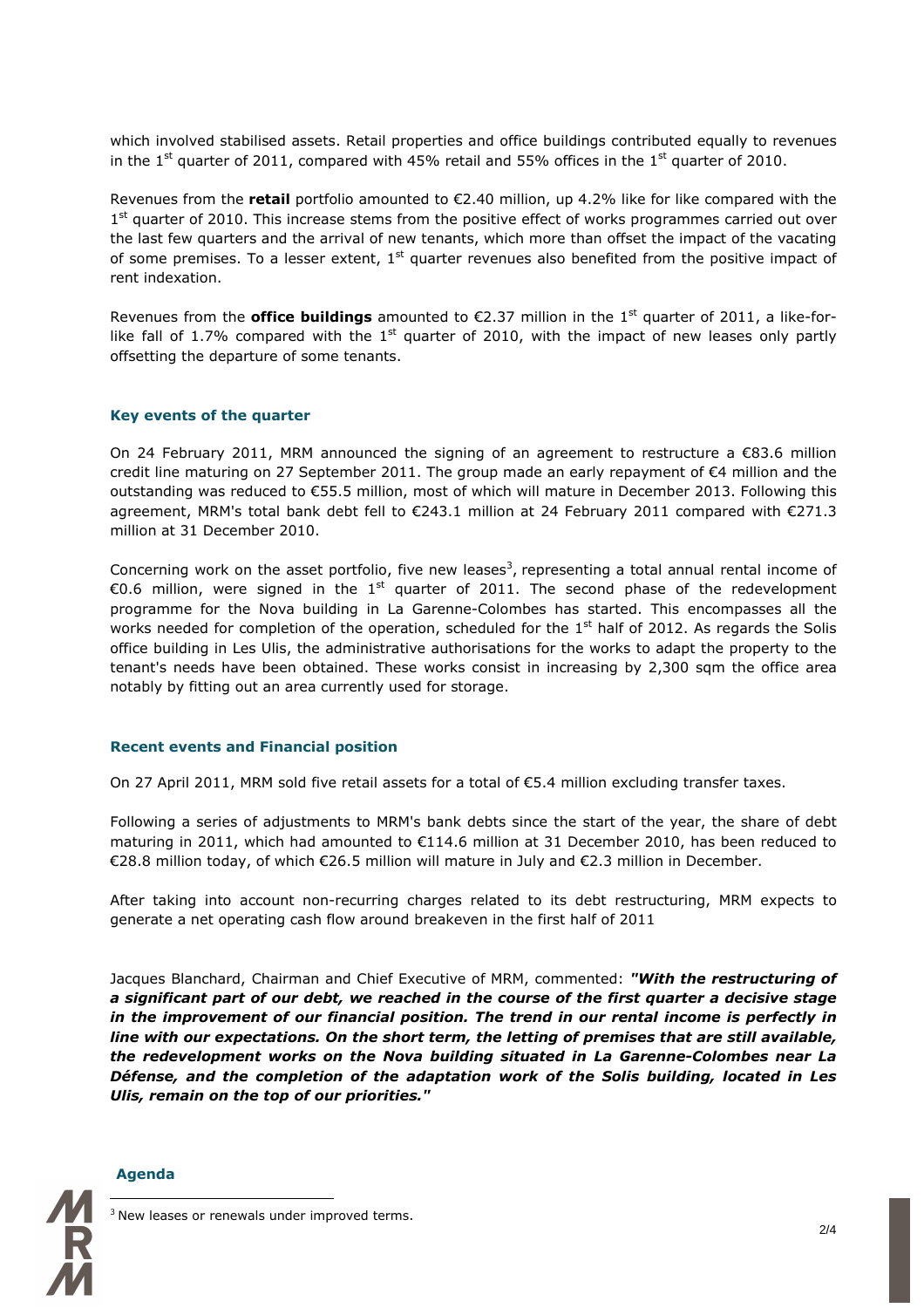The general shareholders' meeting will be held on 9 June 2011. Revenues for the 2<sup>nd</sup> quarter of 2011 will be published on 28 July 2011 before market opening.

### **About MRM**

A listed real estate investment company, MRM owns a mixed portfolio of office and retail properties comprising both stabilised assets and value-added opportunities. Its portfolio has been built up gradually since the second half of 2007 with the contribution of properties from Dynamique Bureaux and Commerces Rendement, two investment companies created and managed by CB Richard Ellis Investors, and acquisitions carried out directly by its subsidiaries. MRM's real estate operations are managed by CP Richard Ellis Investors. MRM is listed in Compartment C of Euronext Paris (Bloomberg code: MRM:FP – Reuters code: MRM.PA).

### **For more information, contact:**

MRM DDB Financial 65/67, avenue des Champs-Elysées 55, rue d'Amsterdam 75008 Paris 75008 Paris France **France France** T +33 (0)1 58 62 55 55 T +33 (0)1 53 32 61 51 relation\_finances@mrminvest.com isabelle.laurent@ddbfinancial.fr

**Website: www.mrminvest.com** 

Isabelle Laurent